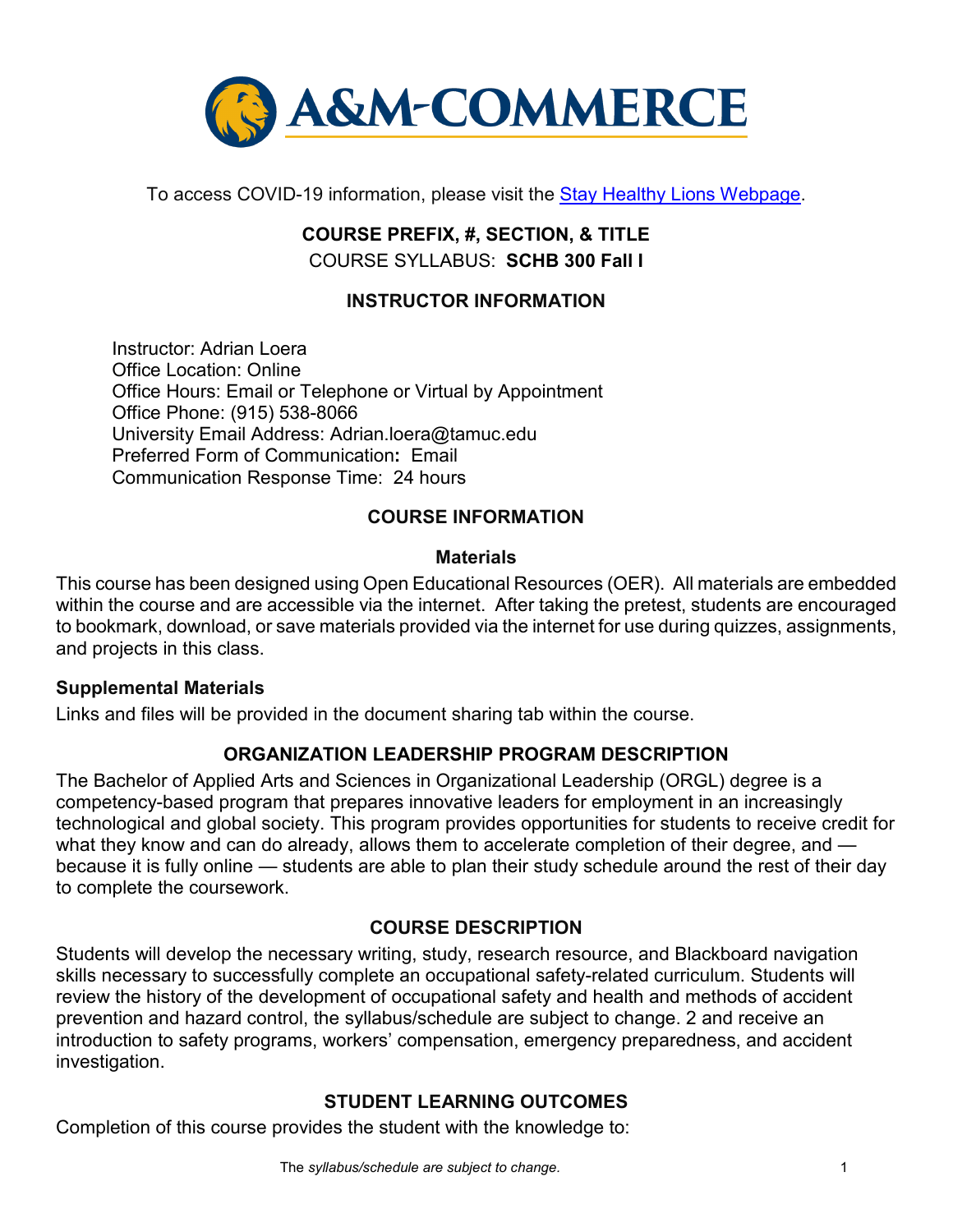- 1. Explain the importance of OSHA and its mission to provide a safe and healthy work environment
- 2. Identify with different occupational standards and how they are written, enforced, and implemented into organizational policies and procedures.
- 3. Summarize worker rights and how they apply to an individual's work environment.
- 4. Discuss employer responsibilities and how they apply to a workplace or worksite.
- 5. Understand the OSHA inspection process and utilize the information to provide proactive change.
- 6. Locate resources to help build safer work environments.

## **REGULAR AND SUBSTANTIVE COURSE INTERACTION**

As a general guide, students enrolled in a three semester hour course should spend one hour engaged in instructional activities and two to three hours on out-of-class work per week in a traditional semester. Students are expected to double this effort of engagement given that this course is being delivered in a seven-week term. Educational activities in this course are designed to ensure regular and substantive interaction between students and faculty to ensure that students are able to demonstrate competency.

# **COURSE REQUIREMENTS**

**Minimal Technical Skills Needed:** Students will need reliable computer and internet access for this course. Students must be able to effectively use myLeo email, myLeo Online D2L, and Microsoft Office.

**Instructional Methods:** This course is an online course. To be successful in this course, all content and course modules should be read and reviewed. All assignments and quizzes (both graded and not graded) must be completed. Please contact the instructor by email for any assistance.

Email your instructor as soon as you complete your pre-test so the instructor can access and grade your work.

**Student Responsibilities or Tips for Success in the Course:** To be successful in this course, all content and course modules should be read and reviewed. All assignments and quizzes (both graded and not graded) should be completed. Please contact the instructor by email for any assistance.

## **ASSESSMENT**

Students must achieve 80% or higher for the both the posttest and culminating project to demonstrate competency and pass the course.

## **Course Pre-test**

The purpose of the pre-test is to provide a baseline understanding of your knowledge in this competency. The pre-test is required before you begin studying course materials. If you do not make at least 80% on the pre-test, students will be expected to complete assignments, quizzes, and other course content to prepare for the post-test and culminating project.

|          | <b>Content   Description</b>                                              | <b>Value</b> | <b>Notes</b>                                                    |
|----------|---------------------------------------------------------------------------|--------------|-----------------------------------------------------------------|
| Pre-test | This is the initial assessment   100 points<br>in the course to provide a |              | Required before completing any<br>other work in the course. The |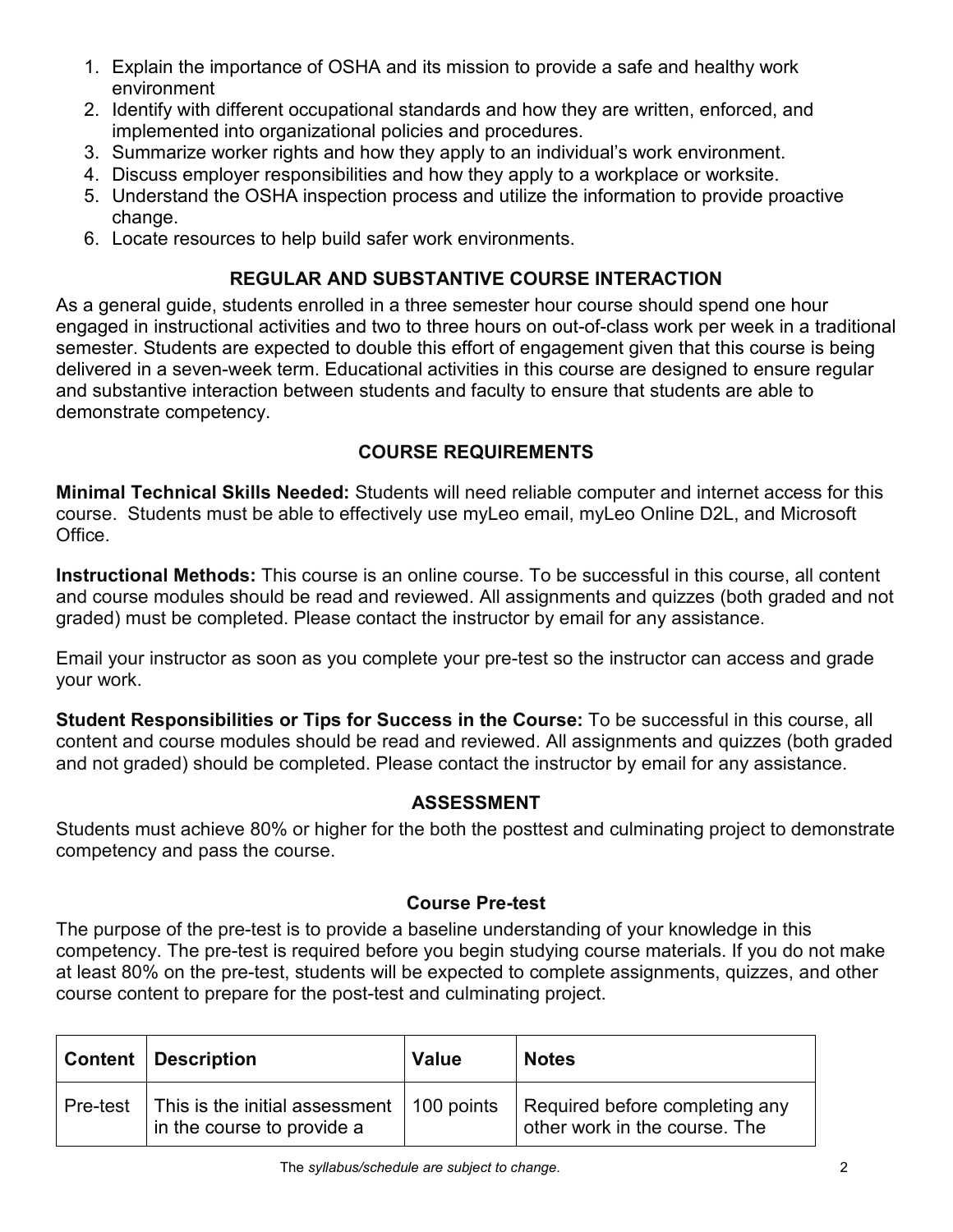| <b>Content</b> | <b>Description</b>                                                                                                                                                                                                                                                             | <b>Value</b> | <b>Notes</b>                                                                   |
|----------------|--------------------------------------------------------------------------------------------------------------------------------------------------------------------------------------------------------------------------------------------------------------------------------|--------------|--------------------------------------------------------------------------------|
|                | baseline understanding of a<br>student's knowledge of the<br>course content and<br>competencies. Pretests are<br>taken once and should be<br>completed upon the first<br>couple of days of a CBE<br>academic term or entry into a<br>course if a student is an<br>accelerator. |              | grade on the pre-test does not<br>count in the final grade for this<br>course. |

# **Learning Objective Essays**

A brief short-answer item that the student submits to the instructor that requires students to synthesize and apply the concept, theory, process, etc., introduced in the Learning Objective Module. Essays are submitted to the instructor and do not require comments or "discussion" with other students in the course.

## **Learning Objective Activities**

A brief assessment at the end of each module that is intended to emphasize key concepts, theories, processes, etc., introduced in the Learning Objective Module.

## **Course Post-test**

The end-of-course comprehensive exam that assesses student knowledge and understanding of major concepts, theories, processes, etc., in the course. A **score of 80% or higher is required** to demonstrate competency.

| <b>Content</b> | <b>Description</b>                                                                                                             | <b>Value</b> | <b>Notes</b>                                                                                                                          |
|----------------|--------------------------------------------------------------------------------------------------------------------------------|--------------|---------------------------------------------------------------------------------------------------------------------------------------|
|                | Post-test   Measures your competency<br>of learning outcomes through<br>essay, short answer, and<br>multiple-choice questions. | 100 points   | Required and you must score<br>80% or higher. You have up to<br>three attempts.<br>DUE: Last day of week 7,<br>Friday by 11:59 PM CST |

If you score less than 80% on the post-test, you will have an opportunity to review the material and retake the post-test two additional times. If the posttest score is less than 80% within three attempts, students will receive a grade of "F" in the course and will be required to retake the course in the new term. Students who fail the posttest should review feedback from the instructor before reattempting the posttest.

## **Culminating Project**

The project assesses your knowledge of terms and the application of concepts presented in this course. A **score of 80% or higher is required** to demonstrate competency.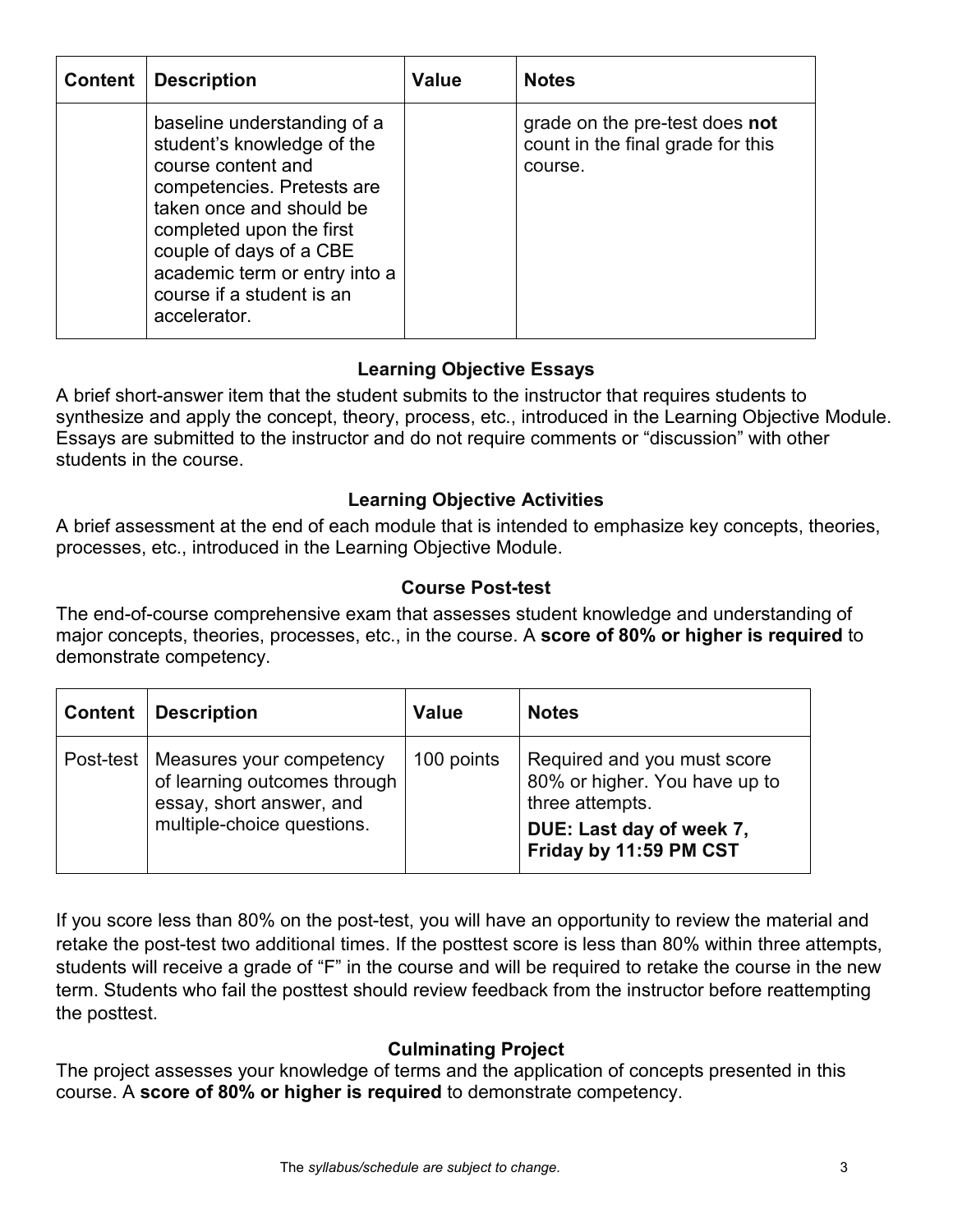| <b>Content</b> | <b>Description</b>                                                                                    | <b>Value</b> | <b>Notes</b>                                                                                                                                                                                                                          |
|----------------|-------------------------------------------------------------------------------------------------------|--------------|---------------------------------------------------------------------------------------------------------------------------------------------------------------------------------------------------------------------------------------|
| Project        | Measures your competency<br>of learning outcomes the<br>completion of a competency-<br>based project. | 100 points   | Required and you must score<br>80% or higher. You have up<br>to three attempts.<br>DUE DATE if you want<br>feedback for revisions: End<br>of week 6.<br><b>HARD DUE DATE: Last day</b><br>of week 7, Friday by 11:59<br><b>PM CST</b> |

If students score less than 80% on the culminating project, they will have an opportunity to review the material and resubmit the project up to two additional times. If the culminating project is less than 80% within three attempts, students will receive a grade of "F" in the course and will be required to retake the course in the new term.

### **GRADING**

A score of 80% or higher on both the Culminating Project and Posttest is required to demonstrate competency and receive credit for the course. The following items will be used to calculate the final grade in the course.

| <b>Assignment</b>                        | <b>Weighted Average</b> |
|------------------------------------------|-------------------------|
| Module Pre-Test (5 test in total)        | $0\%$                   |
| Module Post-Test (5 test in total)   30% |                         |
| <b>Culminating Project</b>               | 70%                     |
| Total                                    | 100%                    |

## **Grading Scale**

 $A = 90\% - 100\%$  $B = 80\% - 89\%$ 

 $F = 79%$  or Below

## **TECHNOLOGY REQUIREMENTS**

#### **LMS**

All course sections offered by Texas A&M University-Commerce have a corresponding course shell in the myLeo Online Learning Management System (LMS). Below are the technical requirements

Learning Management System (LMS) Requirements: View the [Learning Management System Requirements Webpage.](https://community.brightspace.com/s/article/Brightspace-Platform-Requirements)

LMS Browser Support: Learn more on the [LMS Browser Support Webpage.](https://documentation.brightspace.com/EN/brightspace/requirements/all/browser_support.htm)

The *syllabus/schedule are subject to change.* 4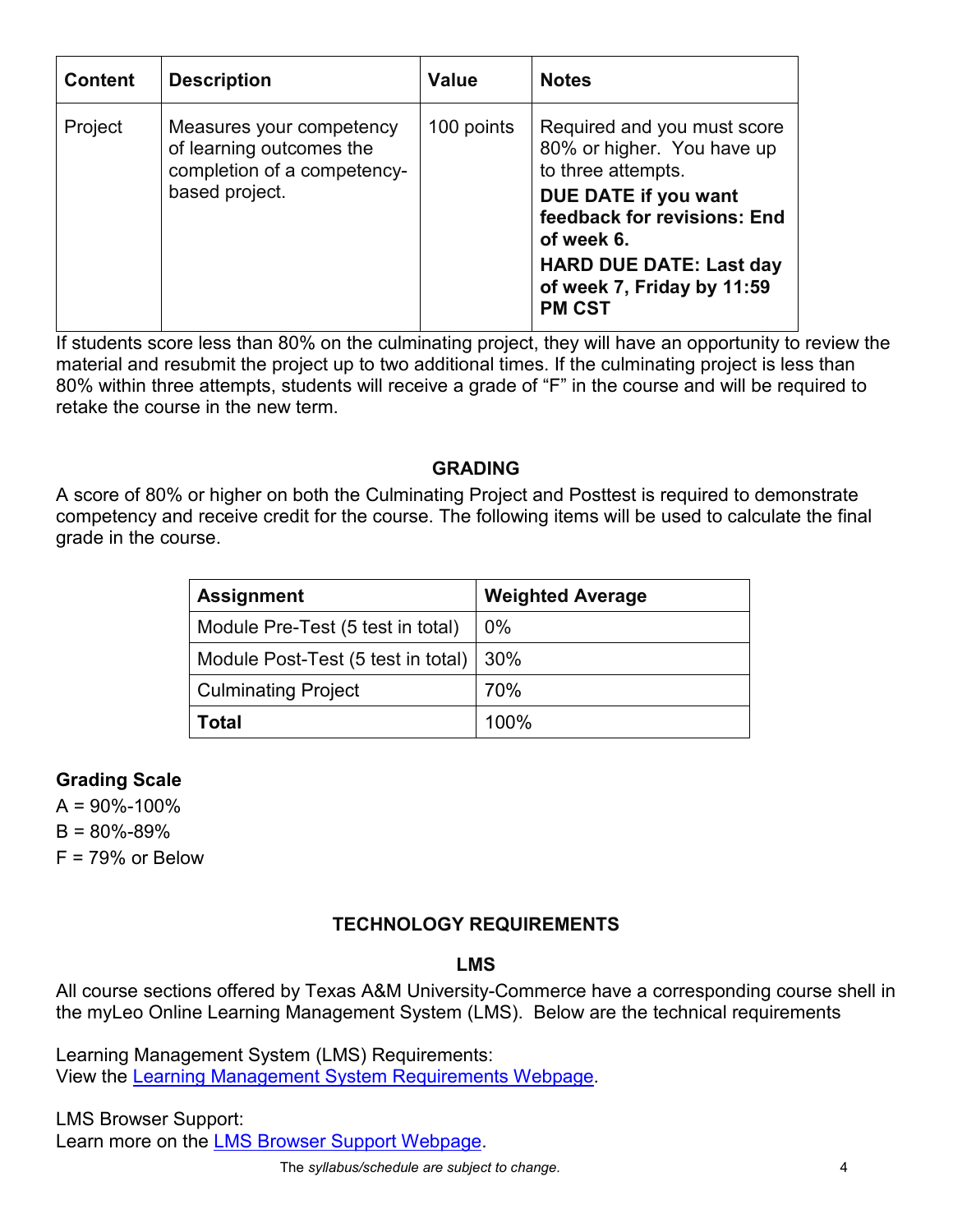YouSeeU Virtual Classroom Requirements: Visit the [Virtual Classroom Requirements Webpage.](https://support.youseeu.com/hc/en-us/articles/115007031107-Basic-System-Requirements)

## **ACCESS AND NAVIGATION**

You will need your campus-wide ID (CWID) and password to log into the course. If you do not know your CWID or have forgotten your password, contact the Center for IT Excellence (CITE) at 903.468.6000 or [helpdesk@tamuc.edu](mailto:helpdesk@tamuc.edu)**.**

**Note:** Personal computer and internet connection problems do not excuse the requirement to complete all course work in a timely and satisfactory manner. Each student needs to have a backup method to deal with these inevitable problems. These methods might include the availability of a backup PC at home or work, the temporary use of a computer at a friend's home, the local library, office service companies, Starbucks, a TAMUC campus open computer lab, etc.

## **COMMUNICATION AND SUPPORT**

If you have any questions or are having difficulties with the course material, please contact your Instructor.

## **Technical Support**

If you are having technical difficulty with any part of Brightspace, please contact Brightspace Technical Support at 1-877-325-7778. Other support options can be found on the [Brightspace Support Webpage.](https://community.brightspace.com/support/s/contactsupport)

## **Interaction with Instructor Statement**

This is an online course; therefore, expect most communication to be online as well. Correspondence will always be through university email (your "myLeo" mail) and announcements in myLeo online (D2L). The instructor will make every effort to respond to emails within 24 provided the correspondence follows the requirements listed below. Students are encouraged to check university email daily.

#### **All emails from students should include:**

- **Course name and subject in the subject line (ex. ORGL 3322 – Posttest)**
- **Salutation**
- **Proper email etiquette (no "text" emails – use proper grammar and punctuation)**
- **Student name and CWID after the body of the email**

# **COURSE AND UNIVERSITY PROCEDURES/POLICIES**

## **Syllabus Change Policy**

The syllabus is a guide. Circumstances and events, such as student progress, may make it necessary for the instructor to modify the syllabus during the semester. Any changes made to the syllabus will be announced in advance.

## **Student Conduct**

All students enrolled at the University shall follow the tenets of common decency and acceptable behavior conducive to a positive learning environment. The Code of Student Conduct is described in detail online in the [Student Guidebook.](http://www.tamuc.edu/Admissions/oneStopShop/undergraduateAdmissions/studentGuidebook.aspx)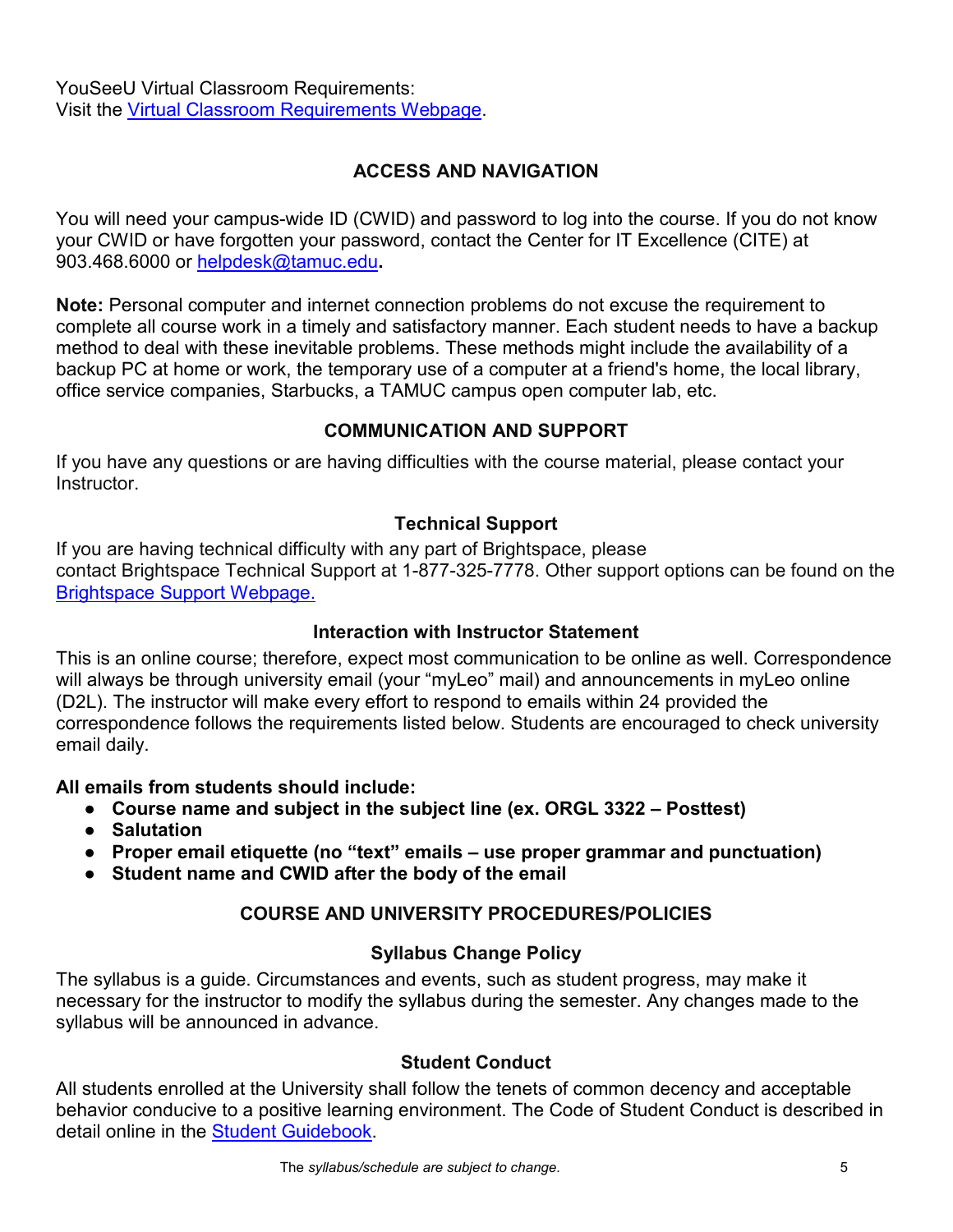Students should also consult the [Rules of Netiquette Webpage](https://www.britannica.com/topic/netiquette) for more information regarding how to interact with students in an online forum.

### **TAMUC Attendance**

For more information about the attendance policy, please view the [Attendance Webpage](http://www.tamuc.edu/admissions/registrar/generalInformation/attendance.aspx) and the Class [Attendance Policy](http://www.tamuc.edu/aboutUs/policiesProceduresStandardsStatements/rulesProcedures/13students/academic/13.99.99.R0.01.pdf)

## **Academic Integrity**

Students at Texas A&M University-Commerce are expected to maintain high standards of integrity and honesty in all of their scholastic work. For more details and the definition of academic dishonesty see the following procedures:

[Undergraduate Academic Dishonesty P](http://www.tamuc.edu/aboutUs/policiesProceduresStandardsStatements/rulesProcedures/13students/undergraduates/13.99.99.R0.03UndergraduateAcademicDishonesty.pdf)olicy [Undergraduate Student Academic Dishonesty Form](http://www.tamuc.edu/aboutUs/policiesProceduresStandardsStatements/rulesProcedures/documents/13.99.99.R0.03UndergraduateStudentAcademicDishonestyForm.pdf)

### **Students with Disabilities-- ADA Statement**

The Americans with Disabilities Act (ADA) is a federal anti-discrimination statute that provides comprehensive civil rights protection for persons with disabilities. Among other things, this legislation requires that all students with disabilities be guaranteed a learning environment that provides for reasonable accommodation of their disabilities. If you have a disability requiring an accommodation, please contact:

## **Office of Student Disability Resources and Services**

Texas A&M University-Commerce Velma K. Waters Library Rm 162 Phone (903) 886-5150 or (903) 886-5835 Fax (903) 468-8148 Email: [studentdisabilityservices@tamuc.edu](mailto:studentdisabilityservices@tamuc.edu) Website: [Office of Student Disability Resources and Services](http://www.tamuc.edu/campusLife/campusServices/studentDisabilityResourcesAndServices/)

## **Nondiscrimination Notice**

Texas A&M University-Commerce will comply in the classroom, and in online courses, with all federal and state laws prohibiting discrimination and related retaliation on the basis of race, color, religion, sex, national origin, disability, age, genetic information, or veteran status. Further, an environment free from discrimination on the basis of sexual orientation, gender identity, or gender expression will be maintained.

## **Campus Concealed Carry Statement**

Texas Senate Bill - 11 (Government Code 411.2031, et al.) authorizes the carrying of a concealed handgun in Texas A&M University-Commerce buildings only by persons who have been issued and are in possession of a Texas License to Carry a Handgun. Qualified law enforcement officers or those who are otherwise authorized to carry a concealed handgun in the State of Texas are also permitted to do so. Pursuant to Penal Code (PC) 46.035 and A&M-Commerce Rule 34.06.02.R1, license holders may not carry a concealed handgun in restricted locations.

For a list of locations, please refer to the [Carrying Concealed Handguns On Campus](http://www.tamuc.edu/aboutUs/policiesProceduresStandardsStatements/rulesProcedures/34SafetyOfEmployeesAndStudents/34.06.02.R1.pdf) document and/or consult your event organizer.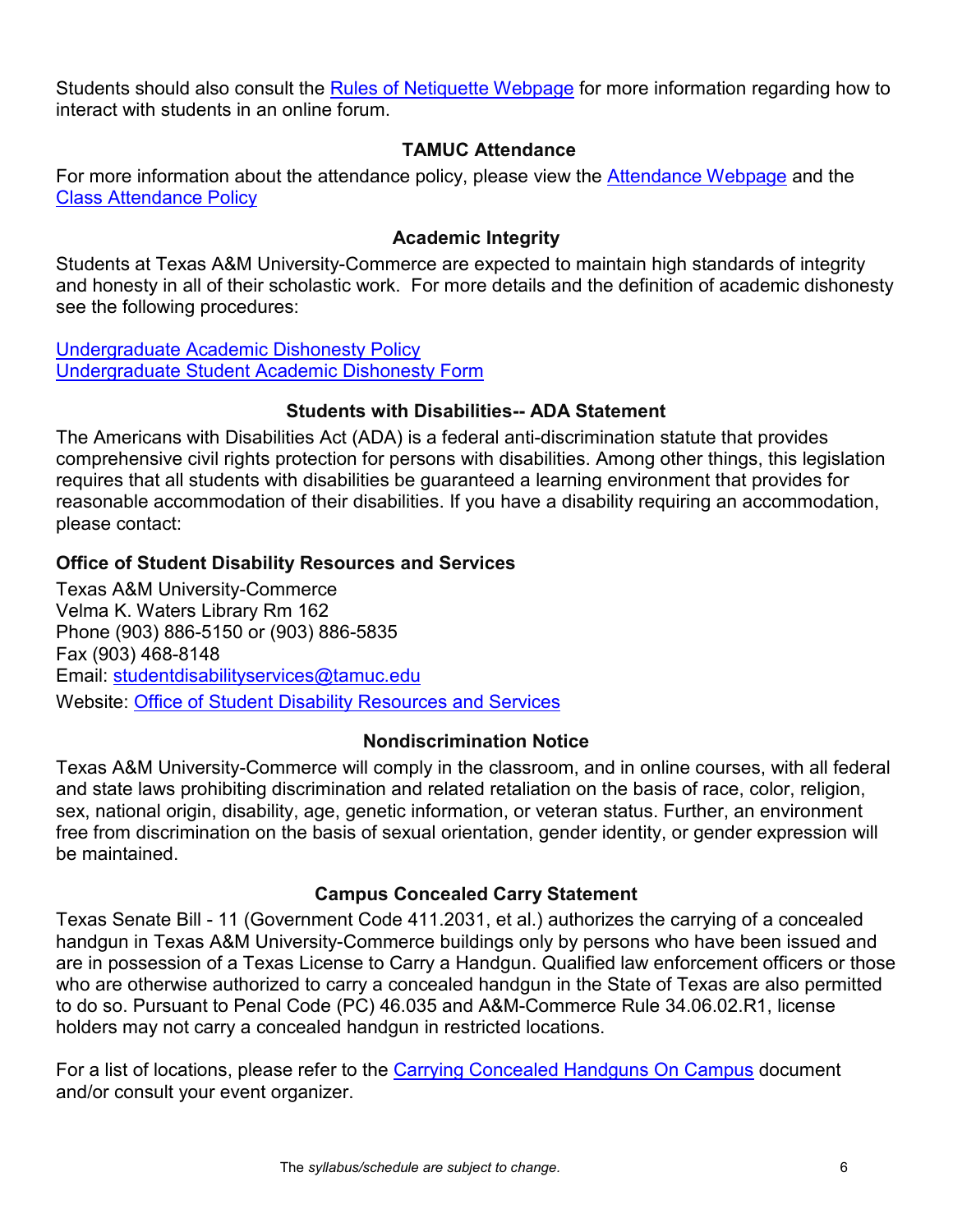Pursuant to PC 46.035, the open carrying of handguns is prohibited on all A&M-Commerce campuses. Report violations to the University Police Department at 903-886-5868 or 9-1-1.

#### **Counseling Services**

The Counseling Center at A&M-Commerce, located in the Halladay Building, Room 203, offers counseling services, educational programming, and connection to community resources for students. Students have 24/7 access to the Counseling Center's crisis assessment services by calling 903-886- 5145. For more information regarding Counseling Center events and confidential services, please visit [www.tamuc.edu/counsel.](http://www.tamuc.edu/counsel)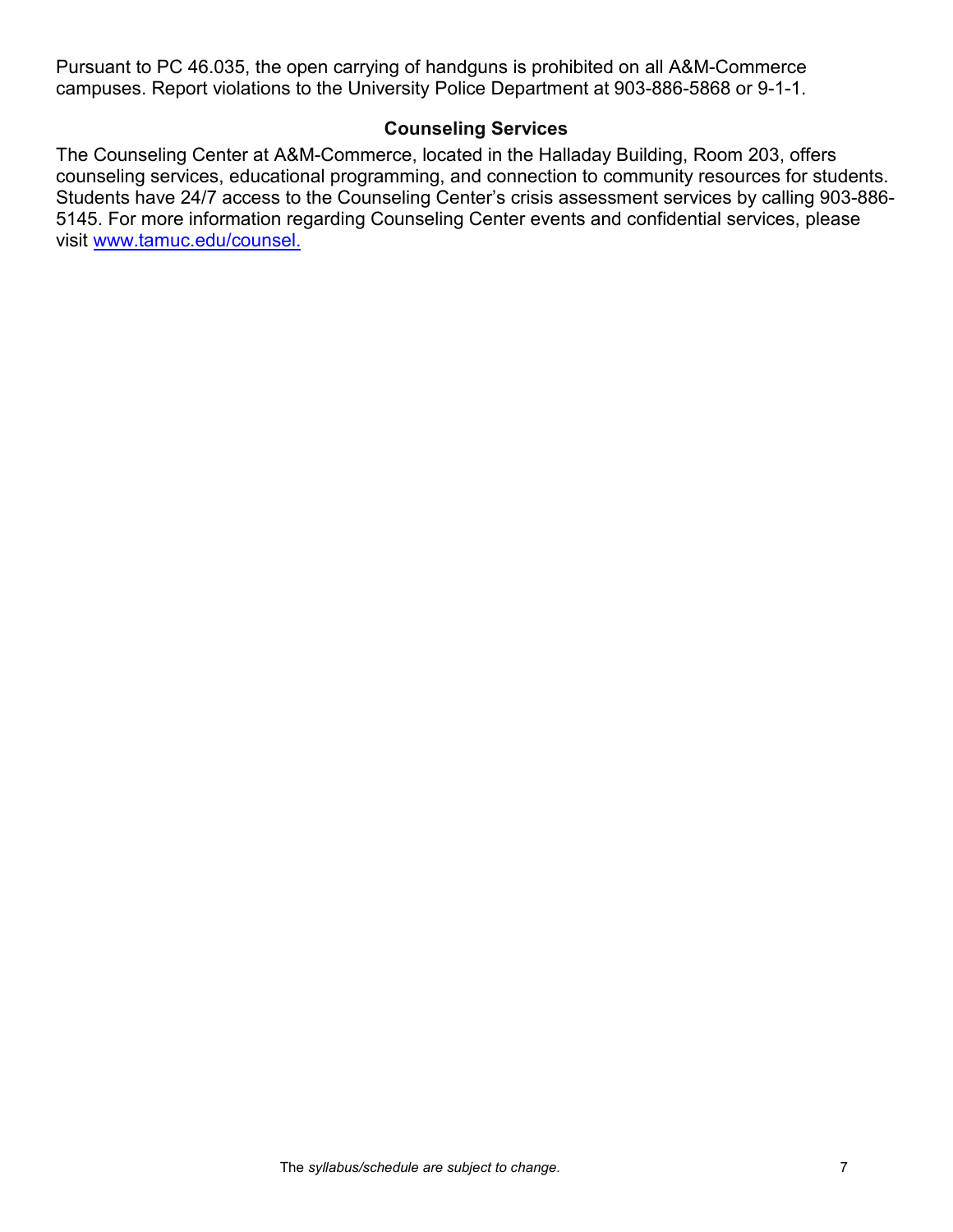## **COURSE OUTLINE / CALENDAR**

**[Populate the table with the items identified in the headings of each column. The Learning Objectives and Competencies and Assignments columns are required. The center column, Materials to Read or Review, may be removed.]**

| <b>Learning Objectives and</b><br><b>Competencies</b> | <b>Materials to Read or Review</b> | <b>Assignments</b>                                                                                                      |
|-------------------------------------------------------|------------------------------------|-------------------------------------------------------------------------------------------------------------------------|
| LO1: Objective<br>Competency<br>Competency            |                                    | Read the material for the<br>week.<br>Answer any discussion<br>questions.<br>Complete the module quiz.<br>(recommended) |
| LO1: Objective<br>Competency<br>Competency            |                                    | Read the material for the<br>week.<br>Answer any discussion<br>questions.<br>Complete the module quiz.<br>(recommended) |
| LO2: Objective<br>Competency<br>Competency            |                                    | Read the material for the<br>week.<br>Answer any discussion<br>questions.<br>Complete the module quiz.<br>(recommended) |
| LO3: Objective<br>Competency<br>Competency            |                                    | Read the material for the<br>week.<br>Answer any discussion<br>questions.<br>Complete the module quiz.<br>(recommended) |
| LO4: Objective<br>Competency<br>Competency            |                                    | Read the material for the<br>week.<br>Answer any discussion<br>questions.<br>Complete the module quiz.<br>(recommended) |
| LO5: Objective<br>Competency<br>Competency            |                                    | Read the material for the<br>week.<br>Answer any discussion<br>questions.<br>Complete the module quiz.<br>(recommended) |